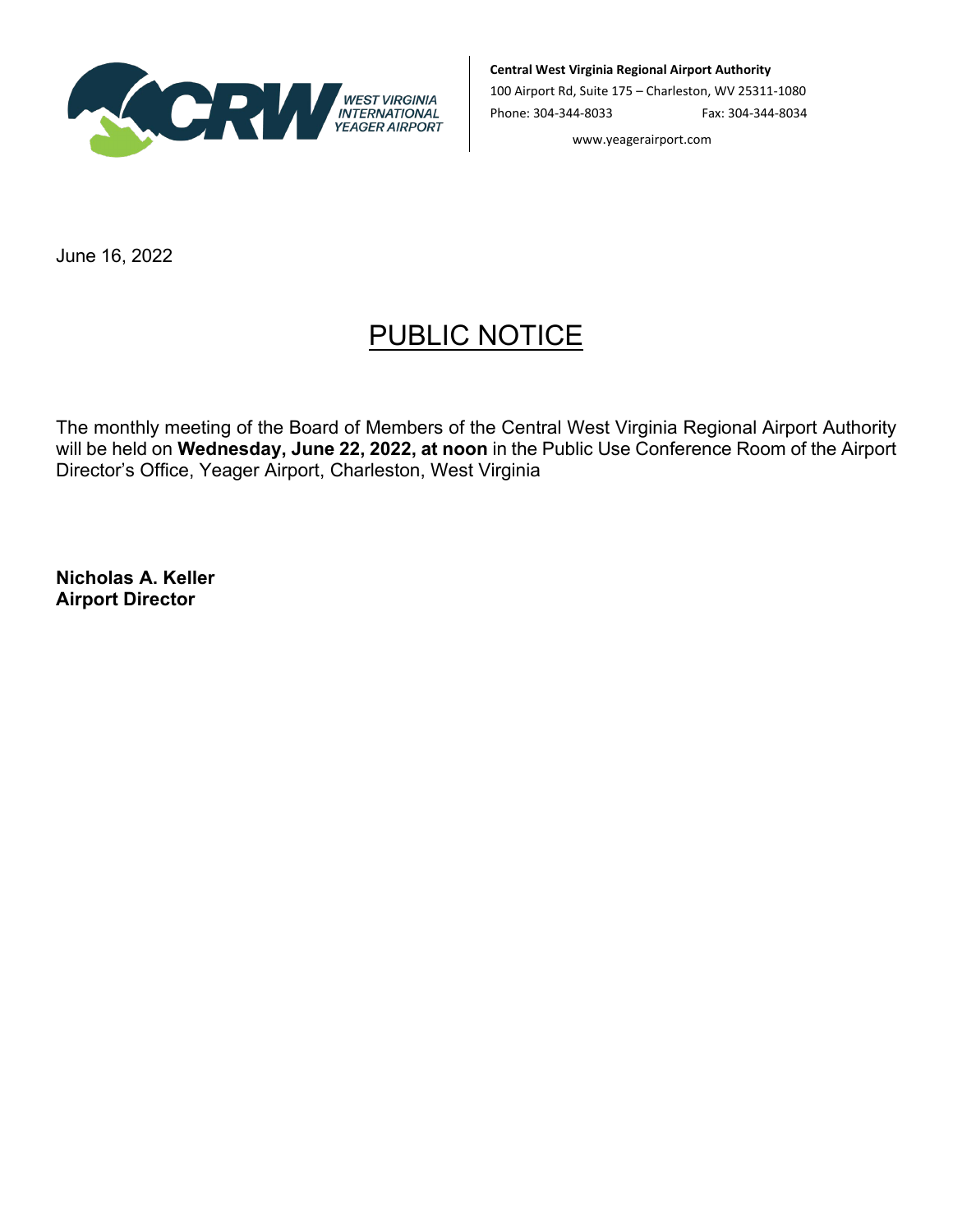

**Central West Virginia Regional Airport Authority**

100 Airport Rd, Suite 175 – Charleston, WV 25311-1080 Phone: 304-344-8033 Fax: 304-344-8034

www.yeagerairport.com

## **Board Meeting AGENDA June 22, 2022, at Noon**

- I. Call to Order [Presenter: Ed Hill]
- II. Roll Call
- A. Introduction of Guests
- III. Approval of May 25, 2022, Board Meeting Minutes
- IV. Personnel [Presenter: Jessica Morris]
- V. Legal Report [Presenter: Katrina Bowers, Esquire]<br>VI. Airport Director and CEO's Report [Presenter: Nick
- Airport Director and CEO's Report [Presenter: Nick Keller]
- VII. West Virginia University Economic Impact Study
- VIII. Marshall University Bill Noe Flight School Update
- IX. Construction Report [Presenter: Gen. Tackett]
	- A. Program Management Update [Presenter: Alan Peljovich]
	- B. Terminal/Taxiway A Relocation Update
		- 1. Terminal Planning Study
- X. Finance [Presenter: Todd Goldman]
	- A. Net Operating Income Statements
		- B. Attached for your review and information: Statement of Cash Balances, Outstanding Debt, Check Register, and Chase VISA Statements with Credit Card Statements.
- XI. Military Affairs
- XII. Airport Operations Report [Presenter: Russ Kennedy]
	- A. FAA Certification Inspection
		- B. Signage & Marking Plan
- XIII. General Aviation [Presenter: James Dodrill]
	- A. PALS Presentation [Presenters: Jim Christie, PALS]
- XIV. Action Items:
	- A. Fiscal Year 2023 Capital Expenditure Budget [Presenters: Josh Potter] **ACTION DESIRED:** As recommended by the Construction and Finance Committees, a motion to adopt the Fiscal Year 2023 Capital Expenditure Budget.
	- B. Workers Compensation 2022-2023 Renewal Quote [Presenter: Josh **Potterl**

**ACTION DESIRED:** A motion for the Board to approve the renewal for Workers Compensation insurance through Encova Insurance in the amount of \$58,222.00.

C. Task Order Number 1000 Supplemental between CWVRAA and Airport Design Consultants, Inc. regarding Comprehensive Program Management Services at West Virginia International Yeager Airport and Supplemental Fee for 2022–2023 Professional Management Services.